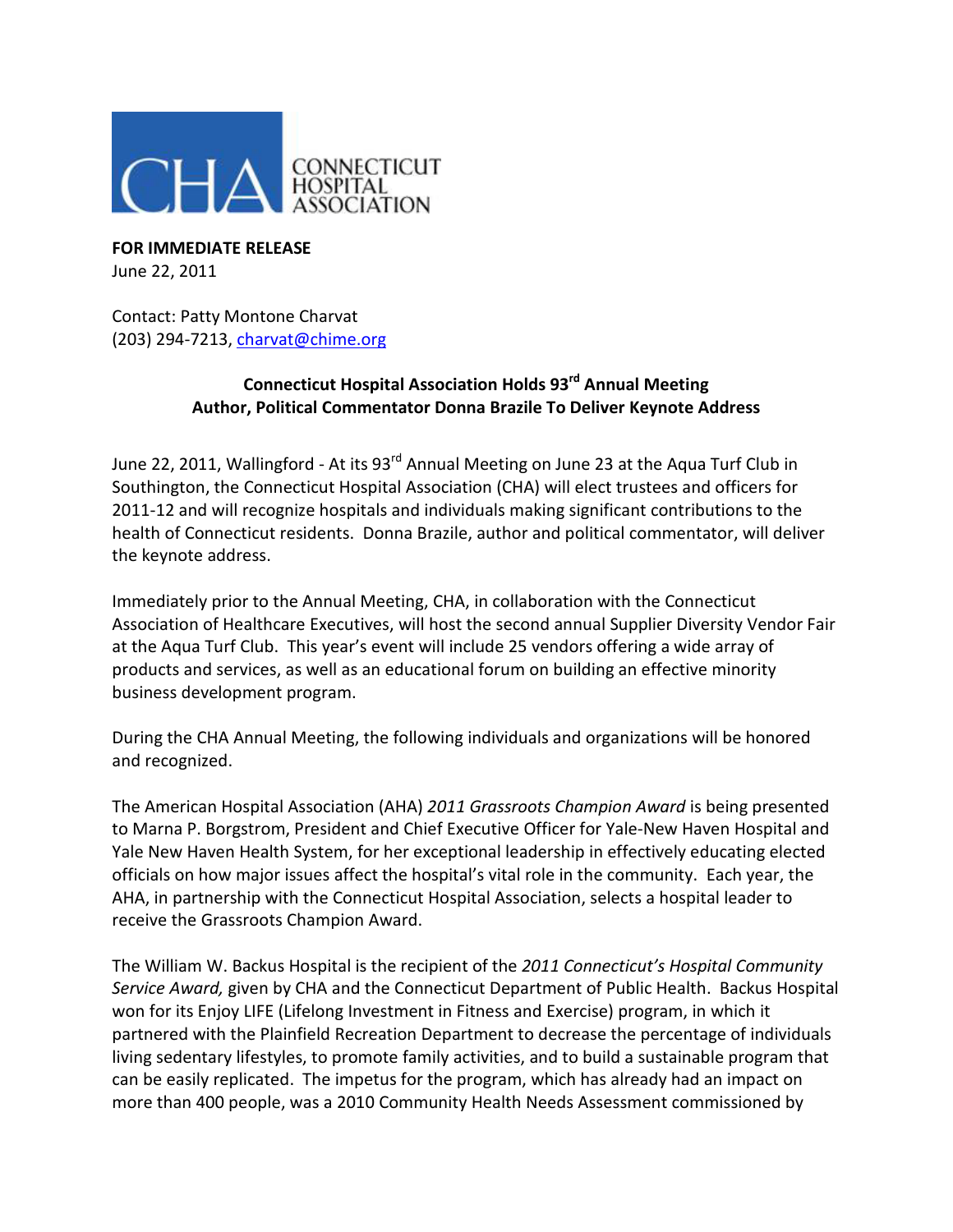Backus Hospital that showed 28 percent of eastern Connecticut residents are obese, and nearly 69 percent are overweight—both well above state and national averages.

Norwalk Hospital will receive the *2011 John D. Thompson Award for Excellence in the Delivery of Healthcare Through the Use of Data* for achieving exceptional stroke outcomes through effective data collection, analysis, and action. After collecting and analyzing data on stroke measures, the Norwalk Hospital team focused on two measures for improvement: the administration of tPA, a clot-busting drug, for eligible patients, and compliance with a swallowing screen prior to any oral intake. The hospital increased the use of tPA by implementing computerized physician order sets for stroke patients and modifying the acute stroke checklist used by staff, and significantly improved swallow screen compliance by adding a computer screen pop-up to remind the staff about this important screening step. The hospital also implemented an Acute Care Stroke Team to provide active oversight of all aspects of stroke patient care. As a result, Norwalk Hospital has improved patient outcomes, in particular achieving a significantly lower mortality rate.

The *T. Stewart Hamilton, MD, Distinguished Service Award*, CHA's highest honor, is being presented to Colleen Smith, MSN, RN, NEA-BC, Vice President for Nursing/Chief Nursing Officer for Middlesex Hospital. Her visionary leadership has enabled Middlesex Hospital to achieve and sustain Magnet status, a prominent recognition of nursing excellence, since 2001—Middlesex is one of only 29 hospitals in the country to be recognized three times. Colleen Smith has been influential in organizations and activities beyond Middlesex Hospital through a number of nursing and healthcare statewide and national groups and initiatives, including extensive leadership involvement with CHA. Last year she received the highest honor that can be bestowed on a nursing professional in Connecticut, the prestigious Diamond Jubilee Doris Armstrong Award, presented by the Connecticut Nurses Association.

The meeting will also recognize ten *Healthcare Heroes* from hospitals throughout the state. These individuals, nominated by colleagues, exemplify the outstanding qualities exhibited by healthcare workers in Connecticut hospitals. The 2011 Healthcare Heroes are:

Vicie Brooks, RN, BSN Nurse Manager, Neuro-Trauma Unit Hartford Hospital

Lauren Burke, CSA Clinical Support Associate, Oncology Unit St. Vincent's Medical Center

Dorothy Carvalho, RN, OCN Urology/Nurse Navigator Middlesex Hospital

Beth Cheney, APRN